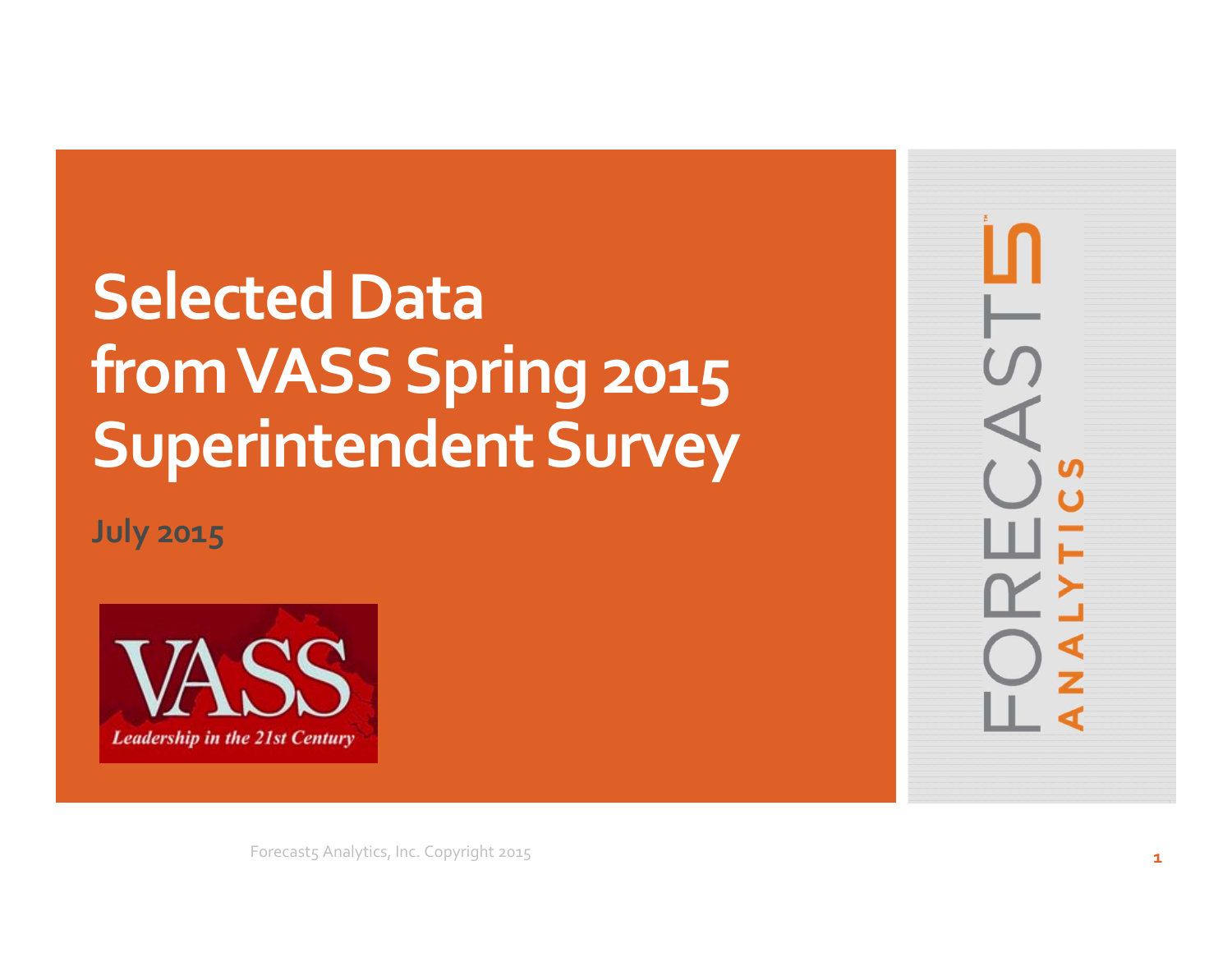#### **Inflation-Adjusted State Per Pupil K-12 Funding (FY 2001 \$ - All State Appropriated Funds)**



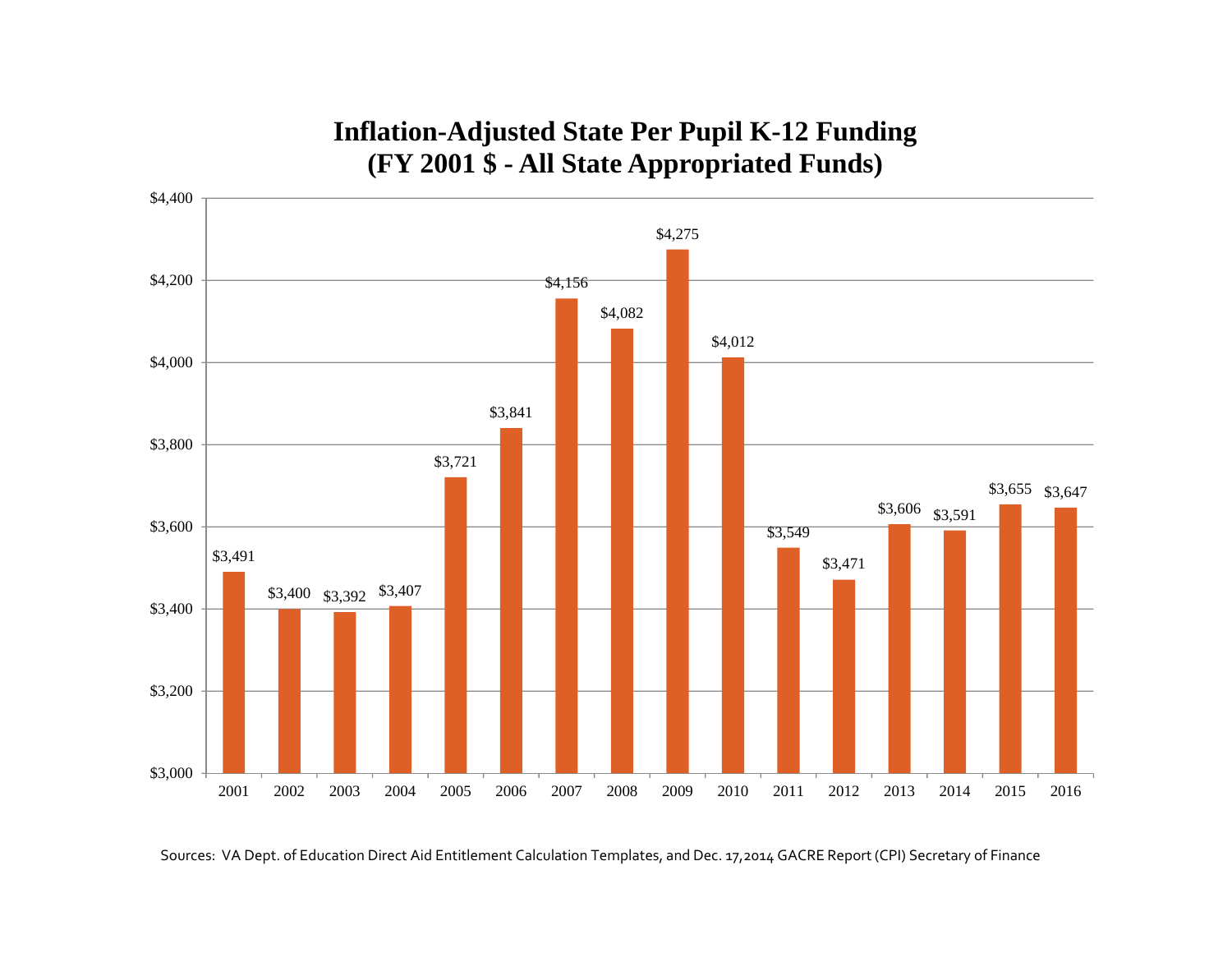

#### **Share of StateGF for K‐<sup>12</sup> DirectAid**



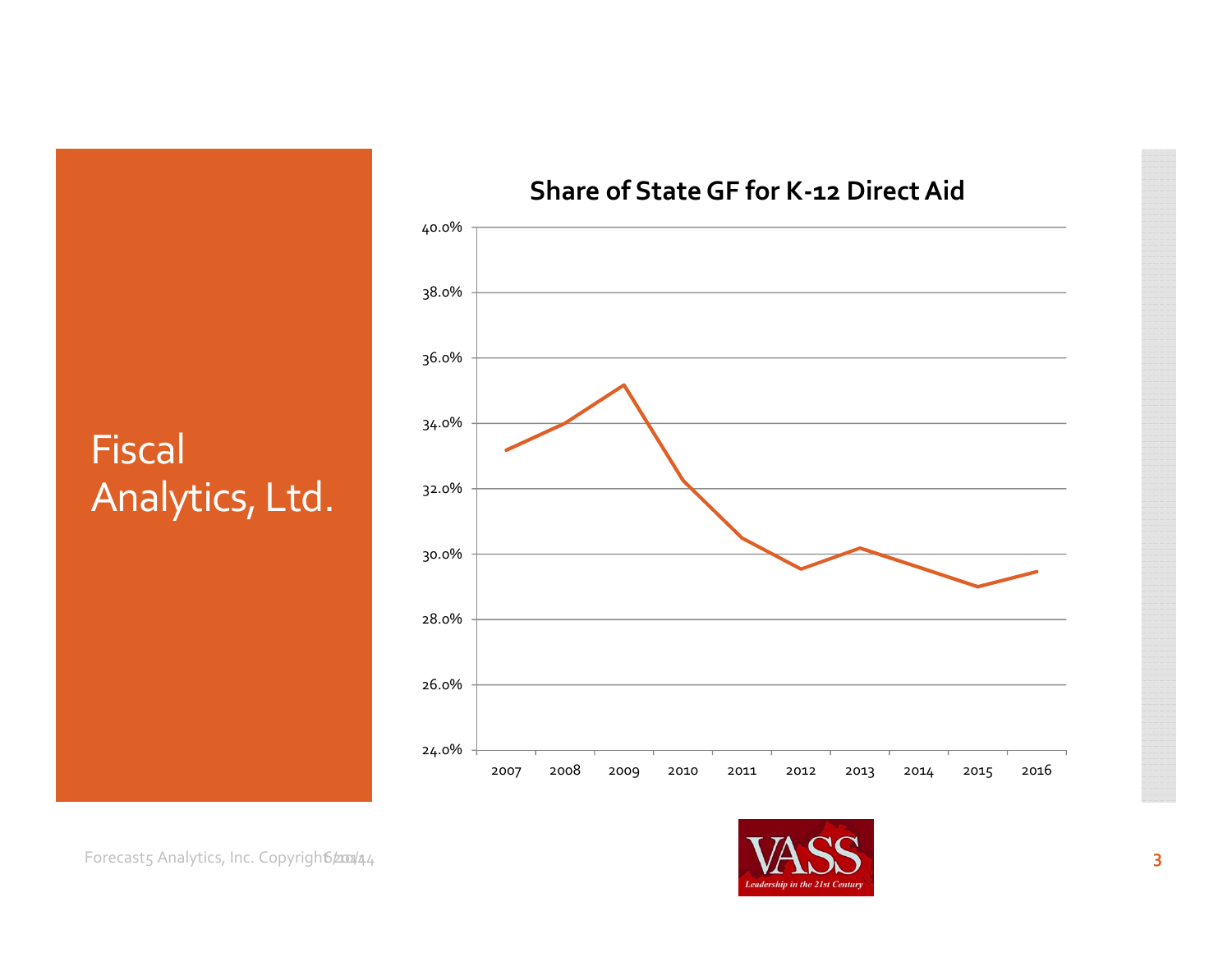# Fiscal Analytics, Ltd.

| <b>Major State K-12 Funding Policy Changes Since 2009</b>                      | <b>Session</b> | <b>Biennial</b><br><b>\$Mil.</b> |
|--------------------------------------------------------------------------------|----------------|----------------------------------|
| Cap Funding for Support Positions                                              | 2009           | $(\$754)$                        |
| Eliminate School Construction Grants                                           | 2009           | $(\$55)$                         |
| Adjust Health Care Participation Rates                                         | 2010           | $(\$269)$                        |
| Eliminate Equipment, Travel, Misc. Expenses From SOQ Calculation               | 2010           | $(\$244)$                        |
| Include \$0 Values in Linear Weighted Avg Calculation                          | 2010           | $(\$79)$                         |
| Eliminate Lottery Support for School Construction                              | 2010           | $(\$67)$                         |
| Drop Lowest Tier From K-3 Class Size Calculation                               | 2010           | $(\$36)$                         |
| Extend School Bus Replacement Cycle From 12 to 15 Yrs                          | 2010           | \$19)                            |
| Eliminate Enrollment Loss Assistance                                           | 2010           | \$16)                            |
| Eliminate Non-personal Inflation Update (not originally intended as permanent, |                |                                  |
| partially offset in 2012-14 biennium)                                          | 2012           | $(\$109)$                        |
| Reduce Nova COCA for support positions                                         | 2012           | $(\$28)$                         |
| Use Kindergarten as Proxy for 4-yr-old Pre-K Count                             | 2012           | (\$27)                           |
| <b>Total Major Policy Changes Since 2009</b>                                   |                | $(\$1,703)$                      |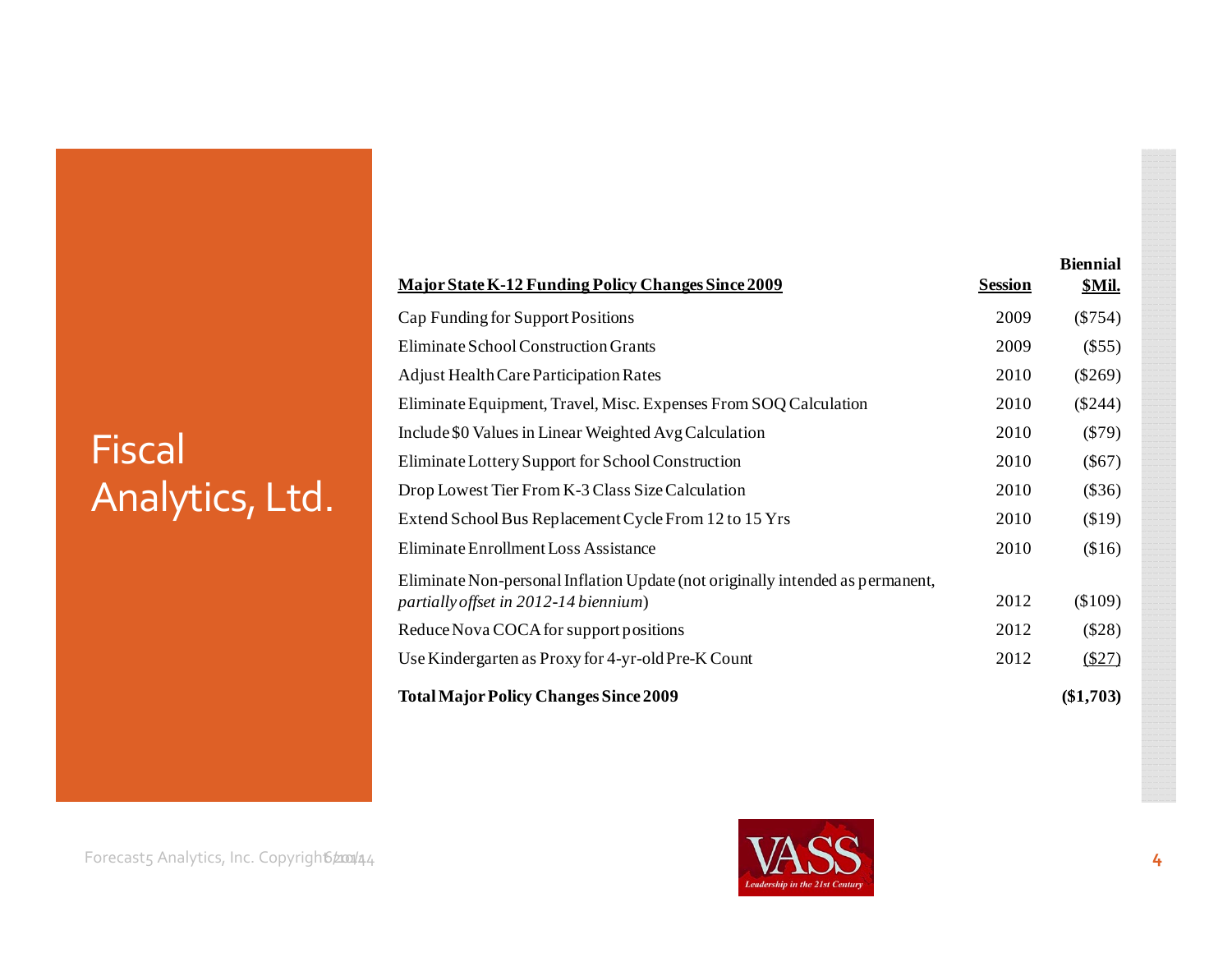# Fiscal Analytics, Ltd.





Forecast5 Analytics, Inc. Copyright6*pm*/44 **5**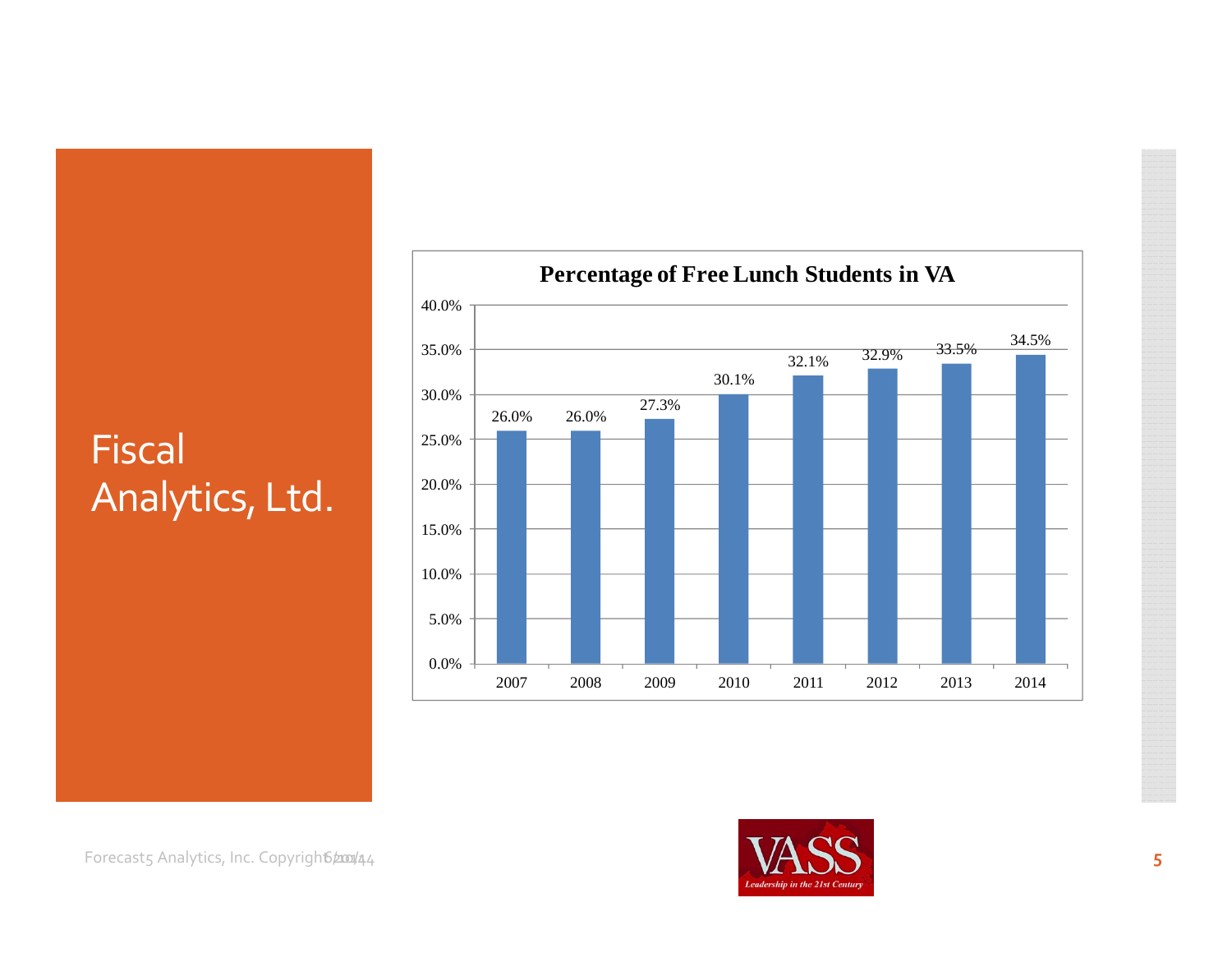# **Fiscal** Analytics, Ltd.



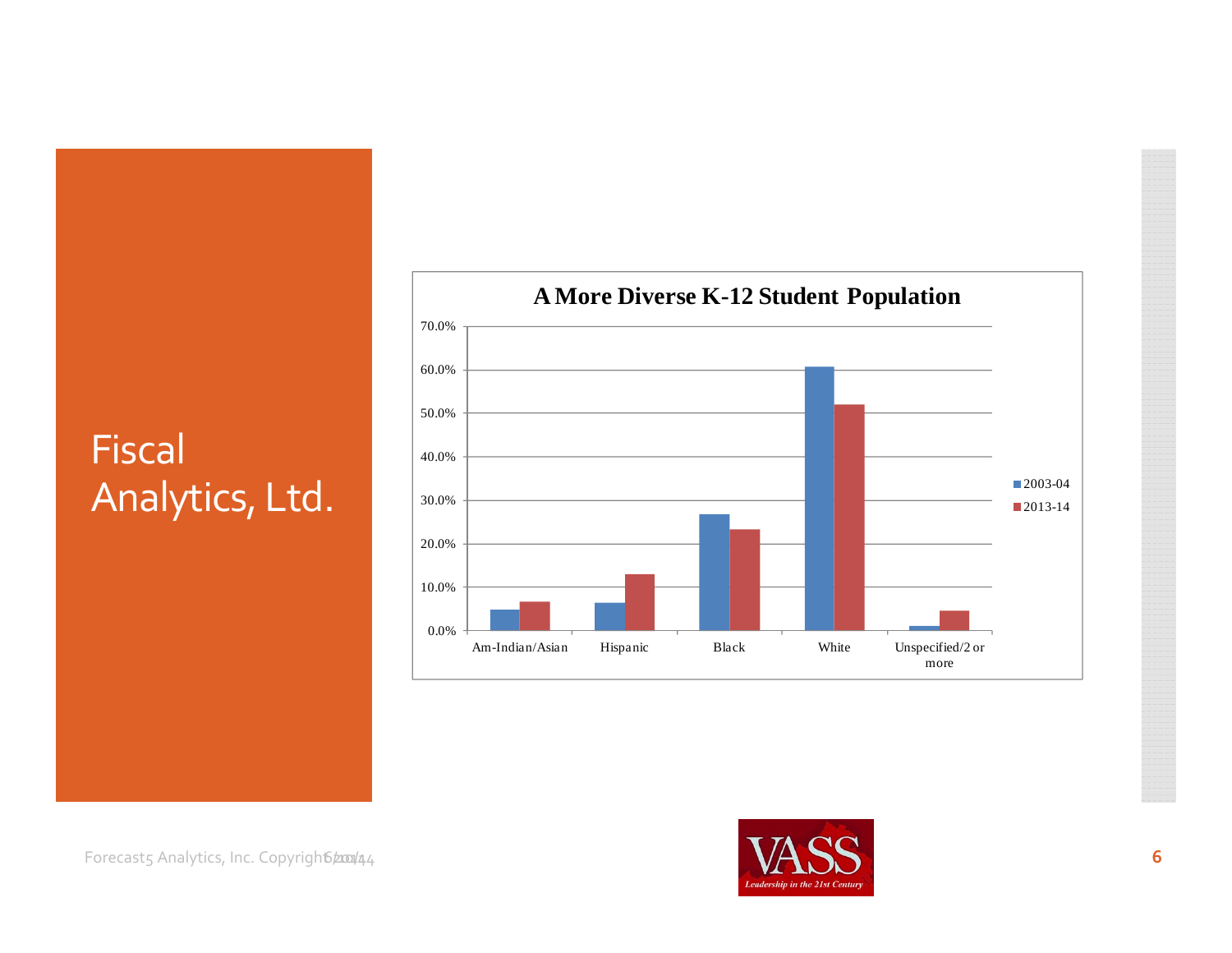### Summary of **Respondents**

|        | <b>Responses</b> | <b>Total</b> | <b>Percent</b> |
|--------|------------------|--------------|----------------|
| Small  | 31               | 36           | 86%            |
| Medium | 68               | 80           | 85%            |
| Large  | 8                | 10           | 80%            |
| Grande | 5                | 6            | 83%            |
| Total  | 112              | 132          | 85%            |

Note: not all divisions responded to all questions

Division Enrollment‐Size Categories:

**Small** – 2,000 or less

**Medium** – 2,001‐15,000

**Large** – 15,001‐40,000

**Grande** – 40,001 or greater



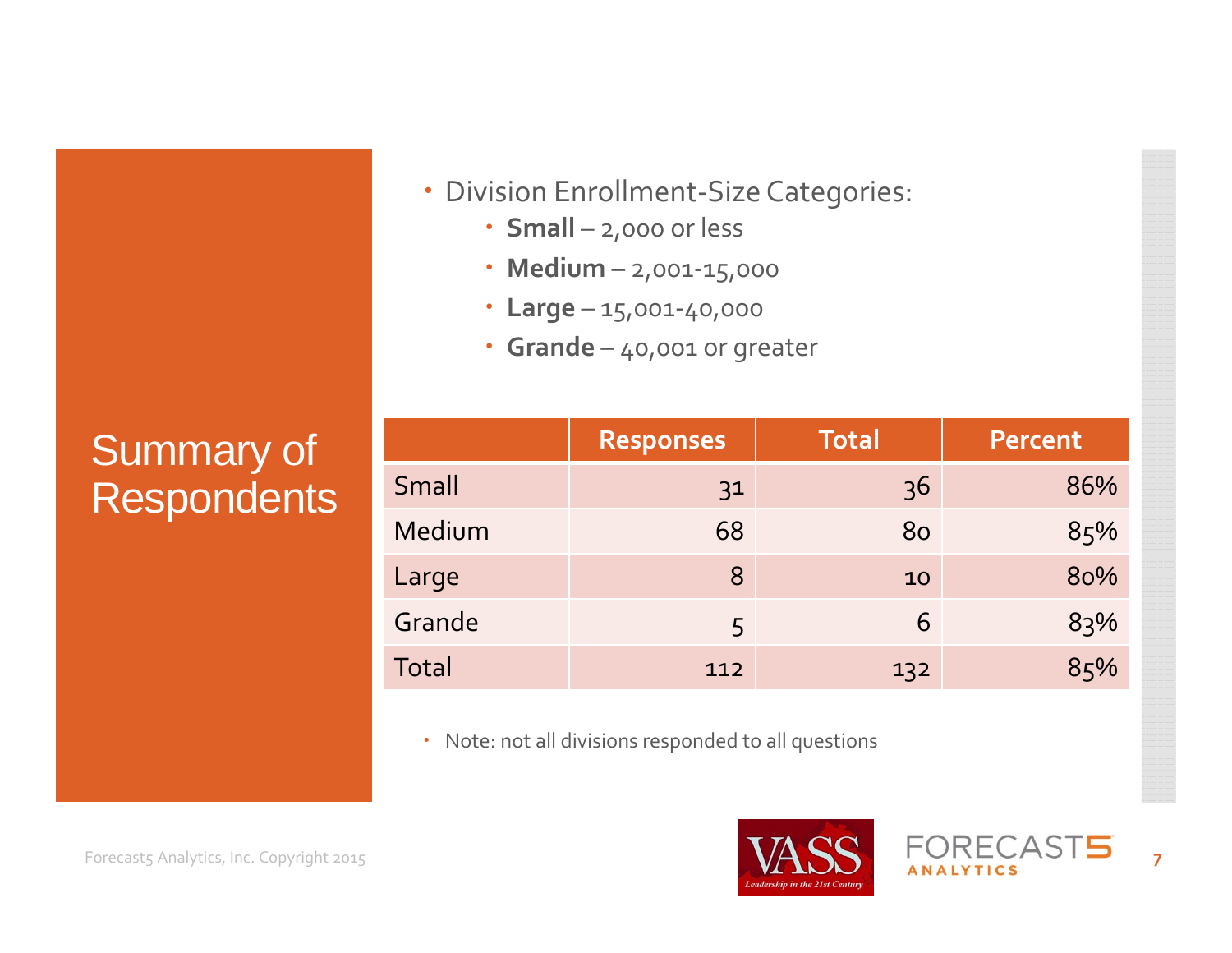**State** Funding **Change** per Student 2008-2014

|                 | <b>Increase</b> | <b>Decrease</b> | Avg. Incr. | Avg. Decr. |
|-----------------|-----------------|-----------------|------------|------------|
| Region 1        | $\mathbf{1}$    | 14              | \$357      | \$658      |
| Region 2        | $\overline{2}$  | 13              | \$114      | \$719      |
| Region 3        | 3               | 14              | \$334      | \$507      |
| Region 4        | 9               | 10              | \$423      | \$110      |
| Region 5        | 3               | 17              | \$249      | \$618      |
| Region 6        | $\mathbf{1}$    | 14              | \$10       | \$636      |
| Region 7        | $\mathbf{1}$    | 18              | \$375      | \$689      |
| <b>Region 8</b> | $\mathbf{1}$    | 11              | \$915      | \$657      |
| Total           | 21              | 111             | \$354      | \$593      |

 From all divisions' ASRs (not just those responding to the VASS survey)

Excludes State capital funding



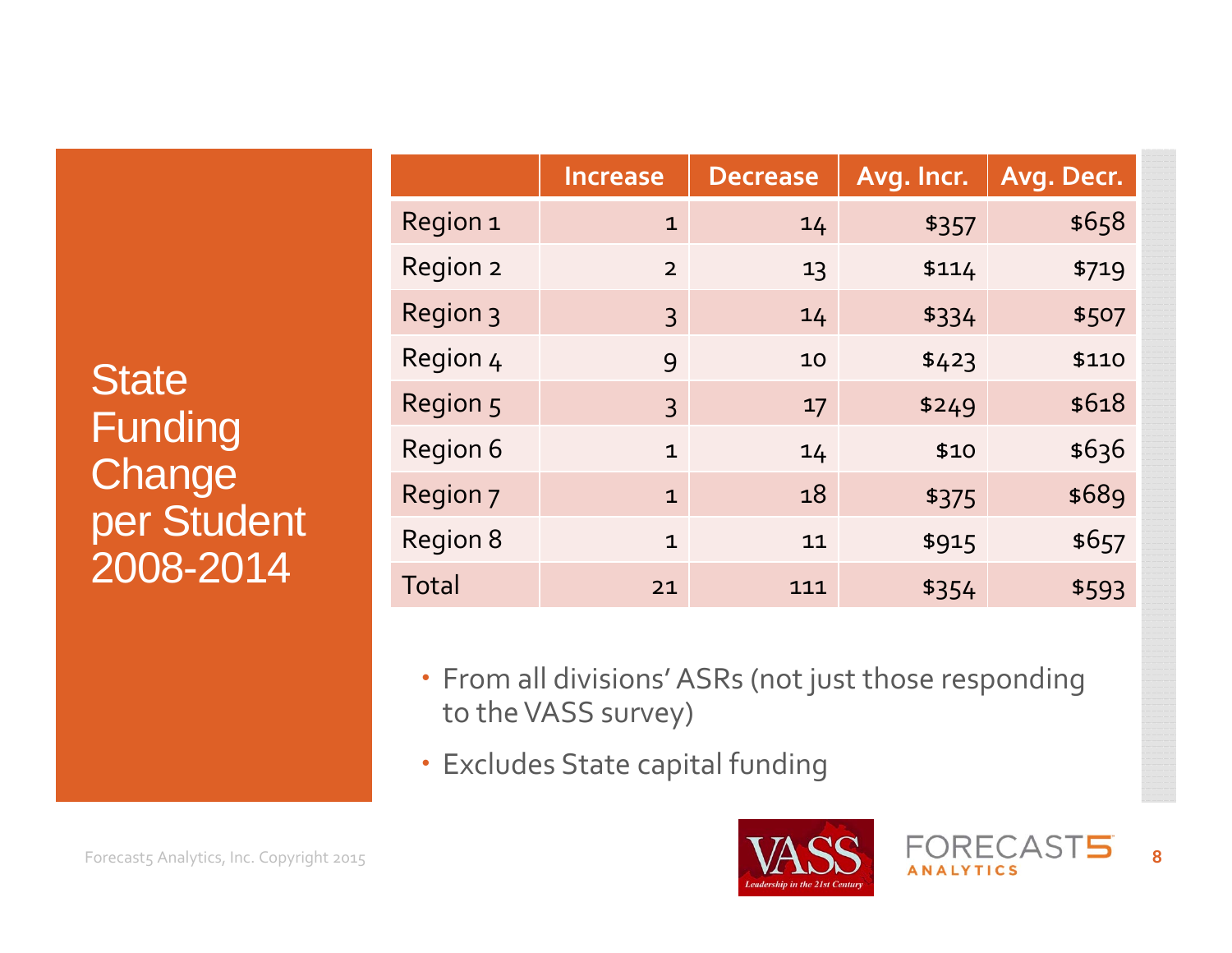Local Funding **Change** per Student 2008-2014

|          | <b>Increase</b> | <b>Decrease</b> | Avg. Incr. | Avg. Decr. |
|----------|-----------------|-----------------|------------|------------|
| Region 1 | 6               | 9               | \$514      | \$1,340    |
| Region 2 | 11              | 4               | \$500      | \$929      |
| Region 3 | 10              | $\overline{7}$  | \$1,038    | \$882      |
| Region 4 | 9               | 10              | \$1,235    | \$1,919    |
| Region 5 | 14              | 6               | \$1,134    | \$1,002    |
| Region 6 | 9               | 6               | \$850      | \$2,175    |
| Region 7 | 13              | 6               | \$769      | \$2,620    |
| Region 8 | 8               | 4               | \$320      | \$554      |
| Total    | 80              | 52              | \$827      | \$1,503    |

 From all divisions' ASRs (not just those responding to the VASS survey)



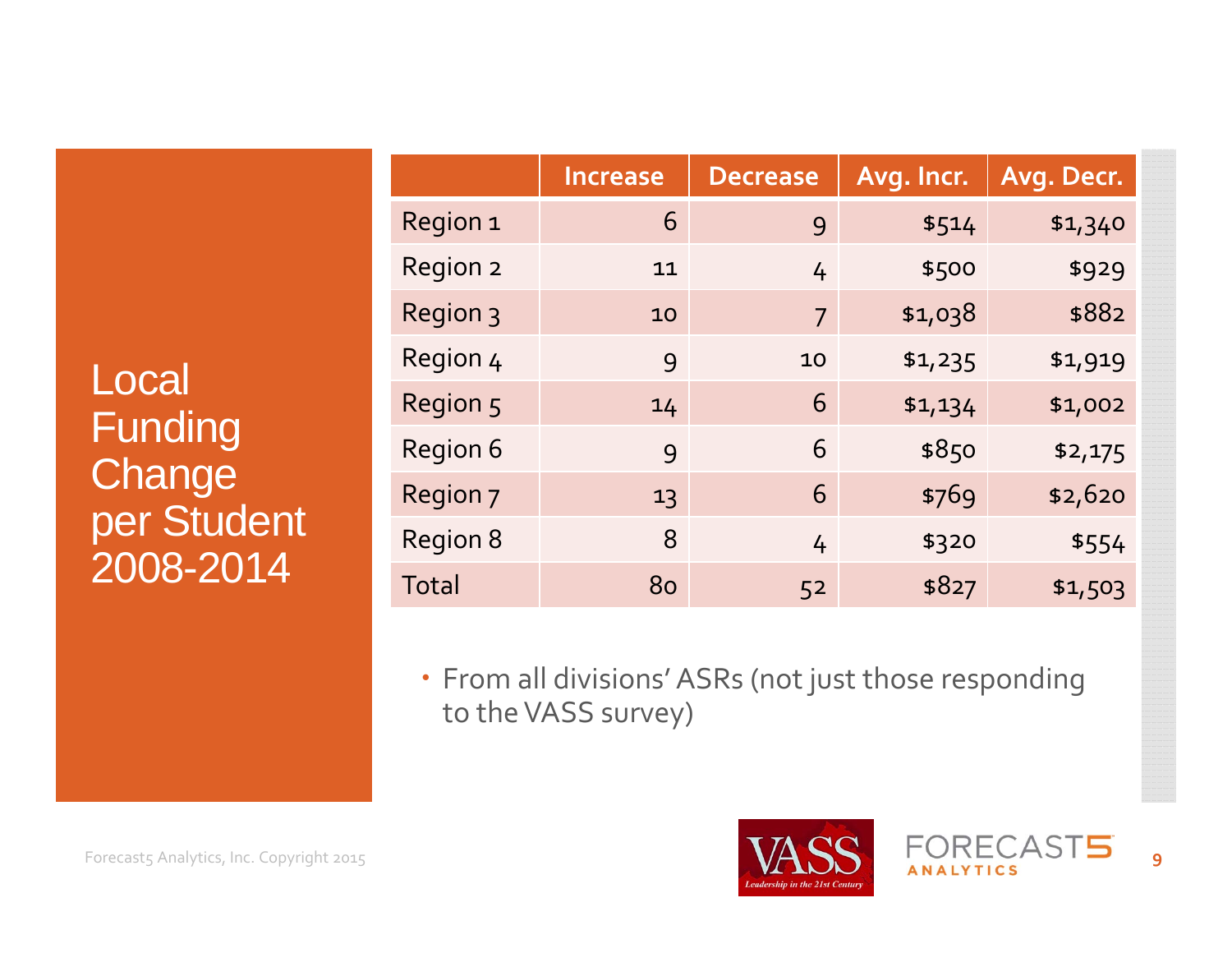### **Staffing** Reductions

 92% of divisions responding have reduced staff in response to budget pressures since 2008

|                                              | <b>FTE Reduced</b> |
|----------------------------------------------|--------------------|
| <b>Teachers</b>                              | 5,138              |
| <b>School-Based Administrators</b>           | 269                |
| <b>Support Staff (School &amp; Division)</b> | 4,485              |
| Division-Level Administrators                | 288                |
| Total                                        | 10,180             |



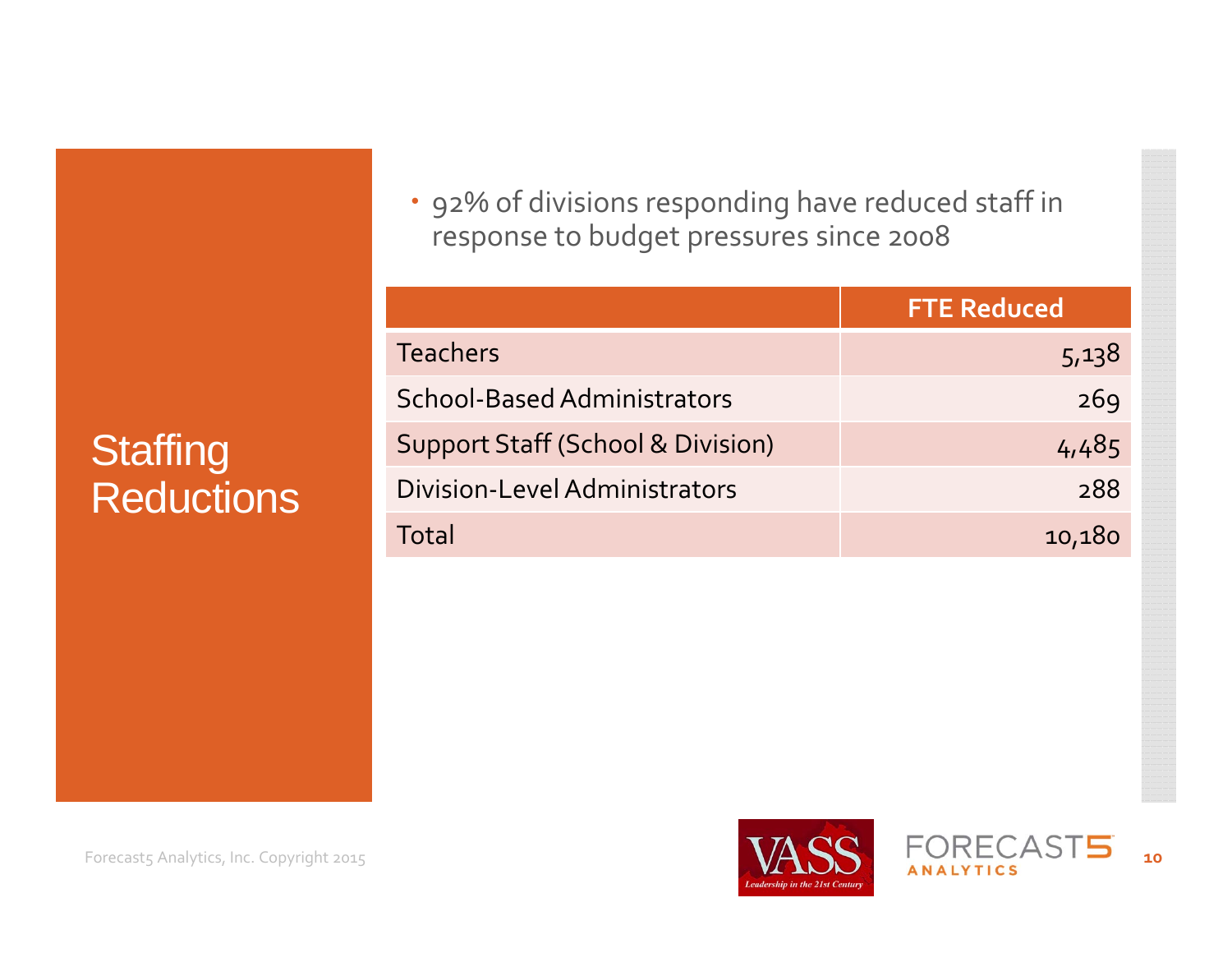#### Impact on **Staff**

- In 2008 the average percentage of staff with five or few years experience was 25.9%, with the number in 2014 dropping to 23.8%
- 26% of respondents believe that their *starting salary* enhances the number of teacher applicants, *45% believe that it deters, with the remaining 29% unsure*.
- *77% of respondents believe that teachers have left their division due to their salary (10% No; 13 % Unsure)*
- 26% of respondents believe that changes inVRS benefits have affected the availability of qualified teachers (29% No; 45% Unsure)

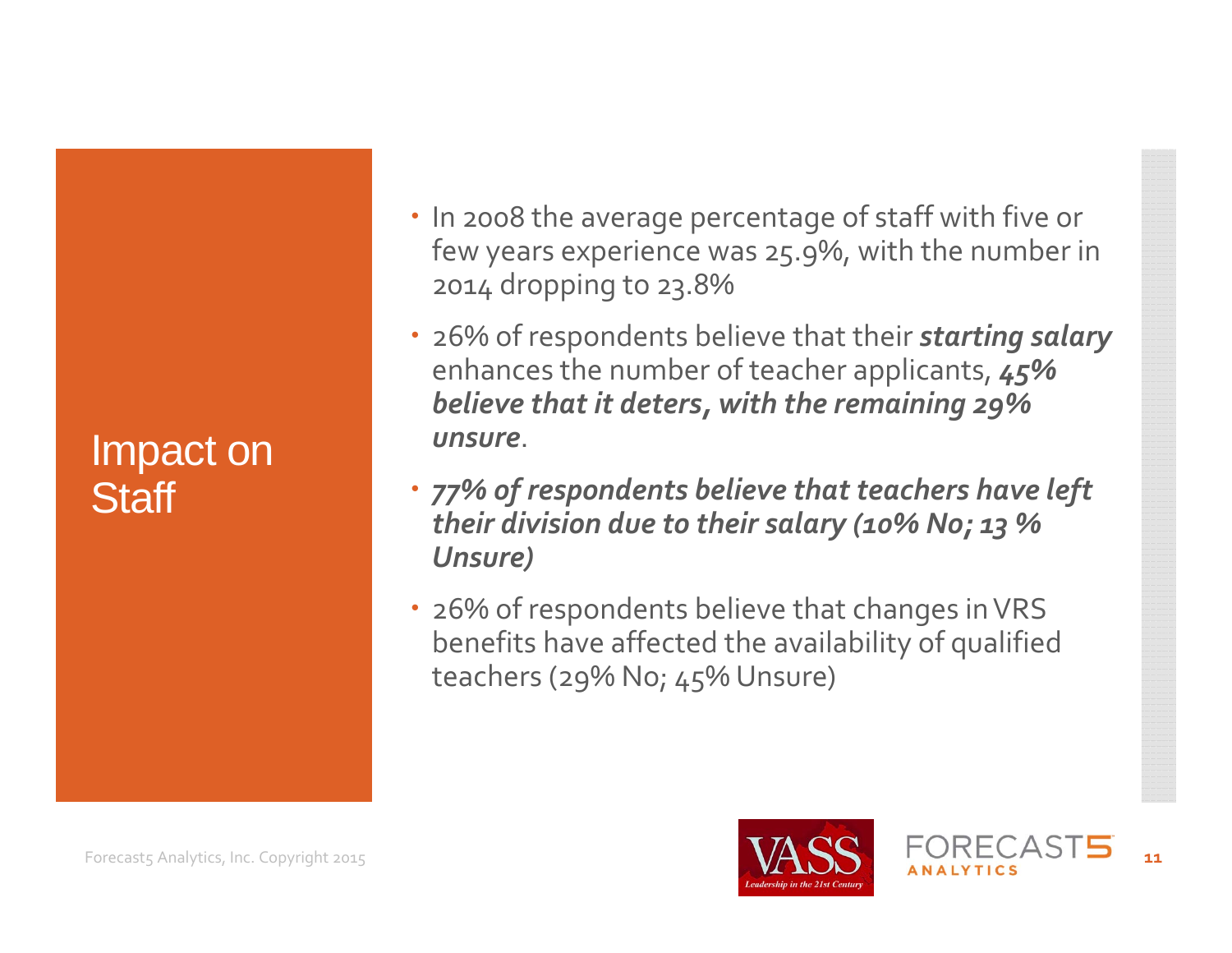#### Impact on **Staff**

- 87% of respondents who have reduced staff have added duties to the remaining staff
- *20% of divisions have reduced employees' compensation since 2008 to accommodate funding reductions*
- The average increase in starting salary for those who have not reduced compensation is \$2,311.
- *44.5% of divisions have reduced employees' benefits since 2008*



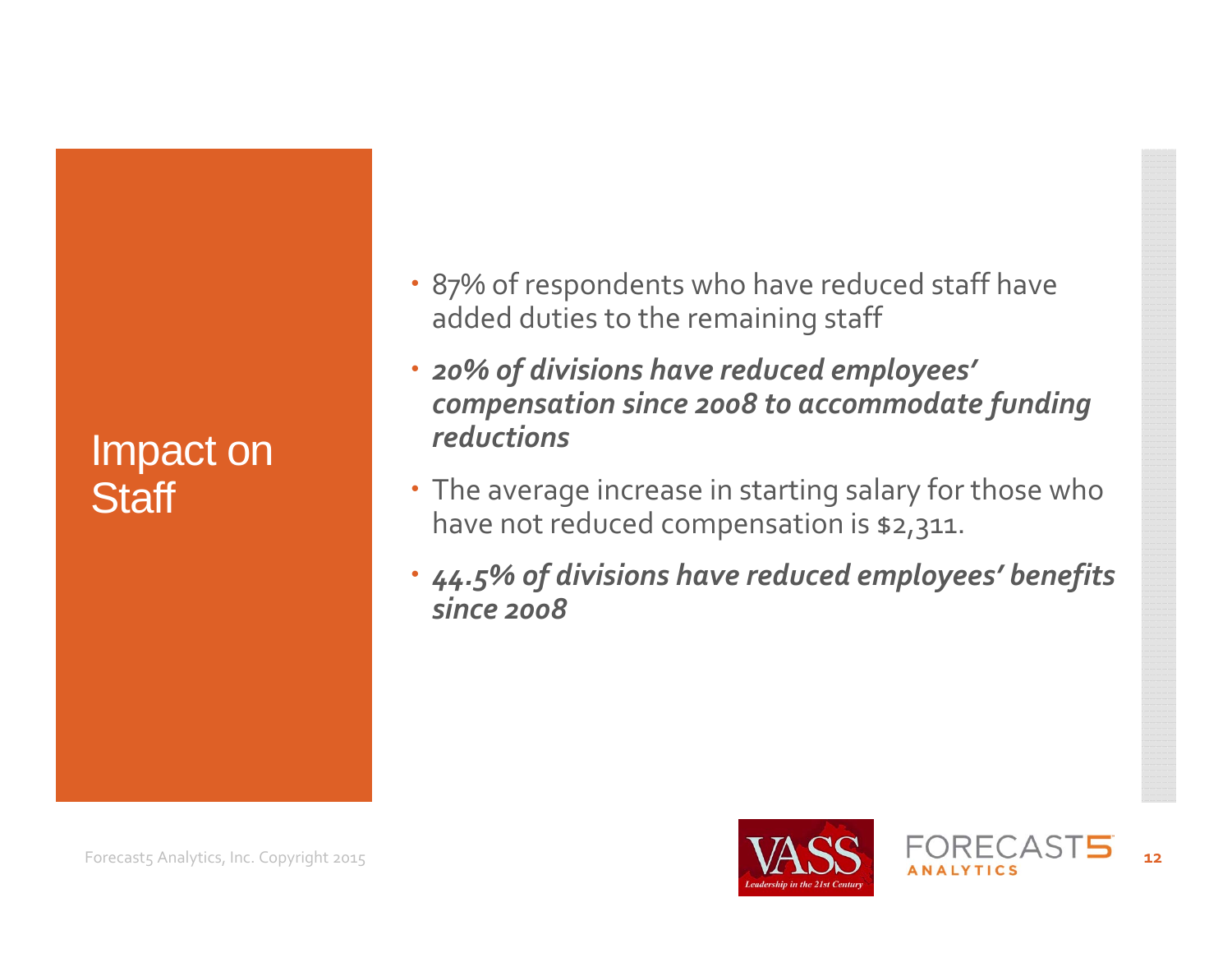Impact on Class Size

| · 71% of divisions responding have increased class |  |  |
|----------------------------------------------------|--|--|
| sizes since July 1, 2008                           |  |  |

 *Of these, 54% say the reported largest class sizes below are the norm rather than the exception*

|                    | <b>Avg. Largest Class Sizes</b> |
|--------------------|---------------------------------|
| Elementary         | 25.7                            |
| Middle             | 28.7                            |
| <b>High School</b> | 29.8                            |



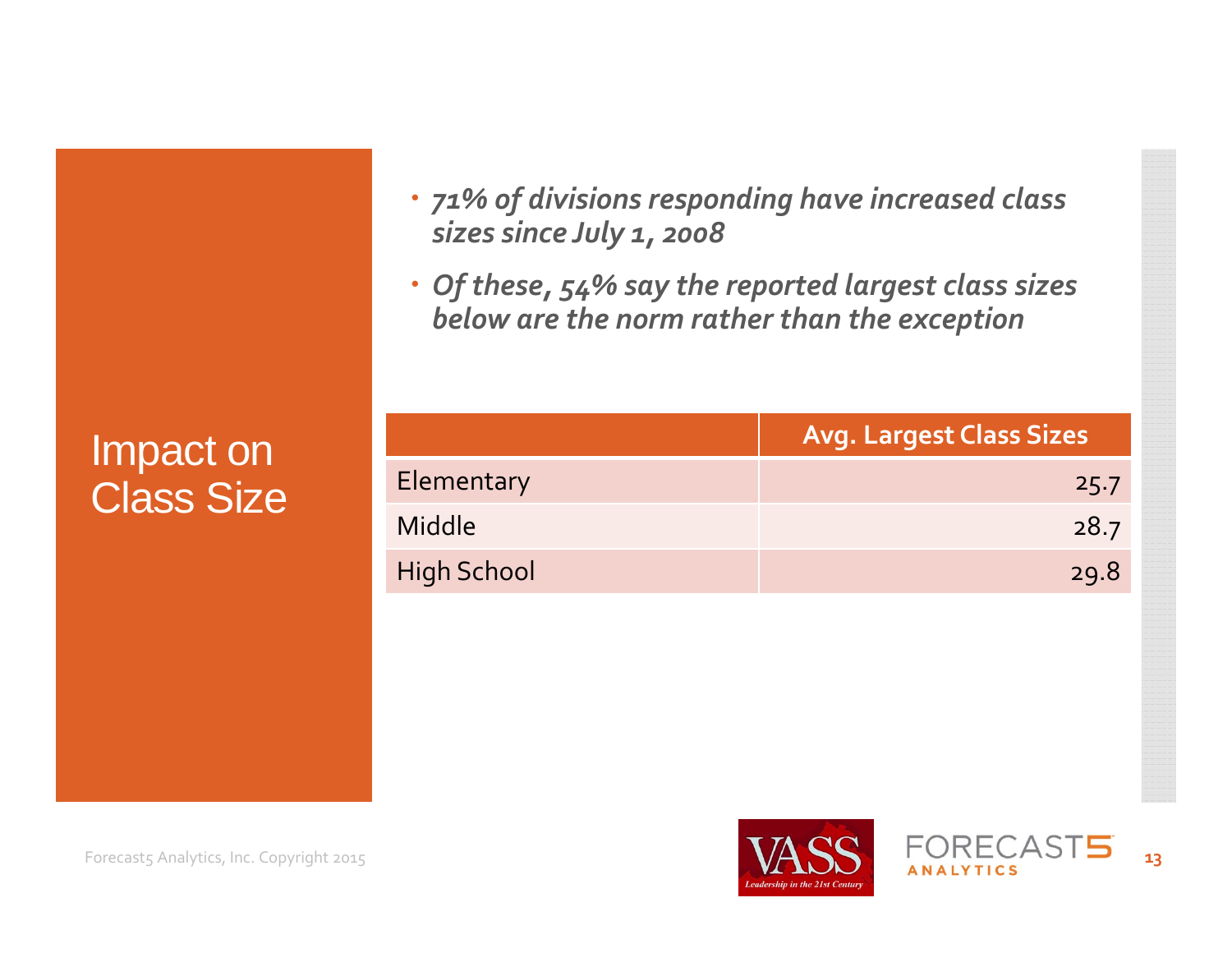Program Reductions  *52% of divisions responding have reduced curricular programs for cumulative reductions of:*

|                                   | <b>Eliminated Programs</b> |
|-----------------------------------|----------------------------|
| <b>Fine Arts</b>                  | 50                         |
| Foreign Language                  | 40                         |
| <b>Physical Education</b>         | 34                         |
| <b>Career Technical Education</b> | 88.5                       |
| Total                             | 212.5                      |

 *76% of divisions responding have reduced professional development spending since 2008*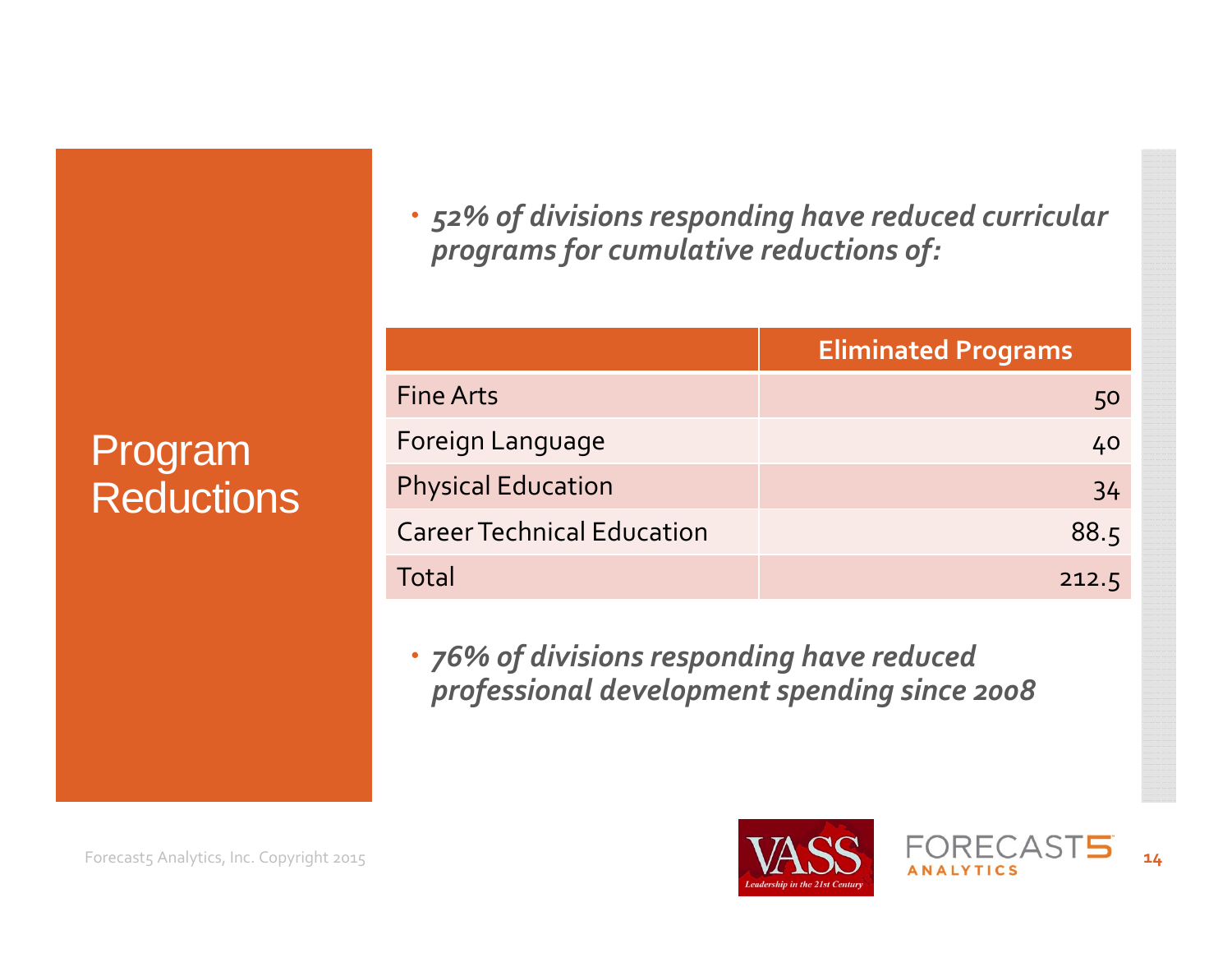Program **Reductions** 

|                       | <b>Eliminated Programs</b> |
|-----------------------|----------------------------|
| <b>Academic Clubs</b> | 53                         |
| <b>Student Clubs</b>  | 45                         |
| <b>Athletics</b>      | 59                         |
| Total                 |                            |

*curricular programs for cumulative reductions of:*

*29% of divisions responding have reduced co‐*